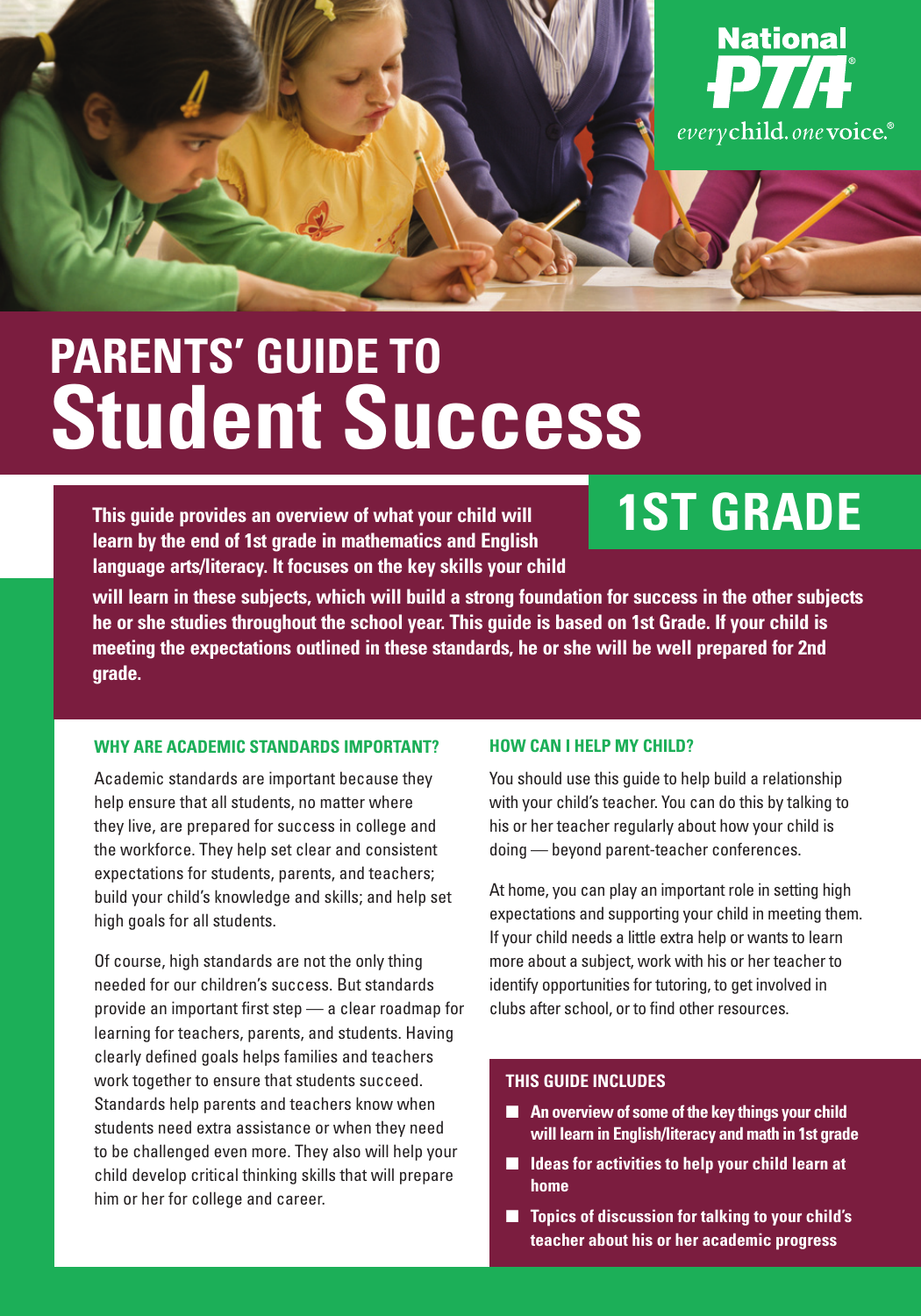# **English Language Arts & Literacy**

In 1st grade, your child will become a more independent reader and writer. Your child will continue to learn and practice rules for recognizing the sounds that make up words and will be able to sound out more complex words. Such foundational skills are necessary and important components of developing proficient readers with the capacity to comprehend a wide range of materials. Students will learn to think about what they read and talk about the main ideas of simple stories. As they write and speak, 1st graders will learn to use language appropriately; this includes using complete sentences and spelling words with increasing accuracy.

### **A Sample of What Your Child Will Be Working on in 1st Grade**

- Using phonics (matching letters and sounds) and word analysis skills to figure out unfamiliar words when reading and writing
- Describing characters, settings, and major events in a story, using key details
- Getting facts and information from different writings
- Writing about a topic, supplying some facts, and providing some sense of opening and closing
- Participating in shared research and writing projects (e.g., exploring a number of "how-to" books and using them to write a sequence of instructions)
- Taking part in conversations about topics and texts being studied by responding to the comments of others and asking questions to clear up any confusion
- Describing people, places, things, and events with relevant details, expressing ideas and feelings clearly and with complete sentences
- Producing and expanding complete simple and compound statements, questions, commands, and exclamations
- Identifying the correct meaning for a word with multiple meanings, based on the sentence or paragraph in which the word is used (e.g., deciding whether the word bat means a flying mammal or a club used in baseball)
- $\blacksquare$  Learning to think about finer distinctions in the meanings of near-synonyms (e.g., marching, prancing, strutting, strolling, walking)

### **Talking to Your Child's Teacher**

#### **Keeping the conversation focused.**

When you talk to the teacher, do not worry about covering everything. Instead, keep the conversation focused on the most important topics. In 1st grade, these include:

- Reading grade-level text with understanding and fluency
- Learning from, enjoying, and getting facts from books he or she reads and listens to

Ask to see a sample of your child's work. Ask the teacher questions such as: Is this piece of work satisfactory? How could it be better? Is my child on track? How can I help my child improve or excel in this area? If my child needs extra support or wants to learn more about a subject, are there resources to help his or her learning outside the classroom?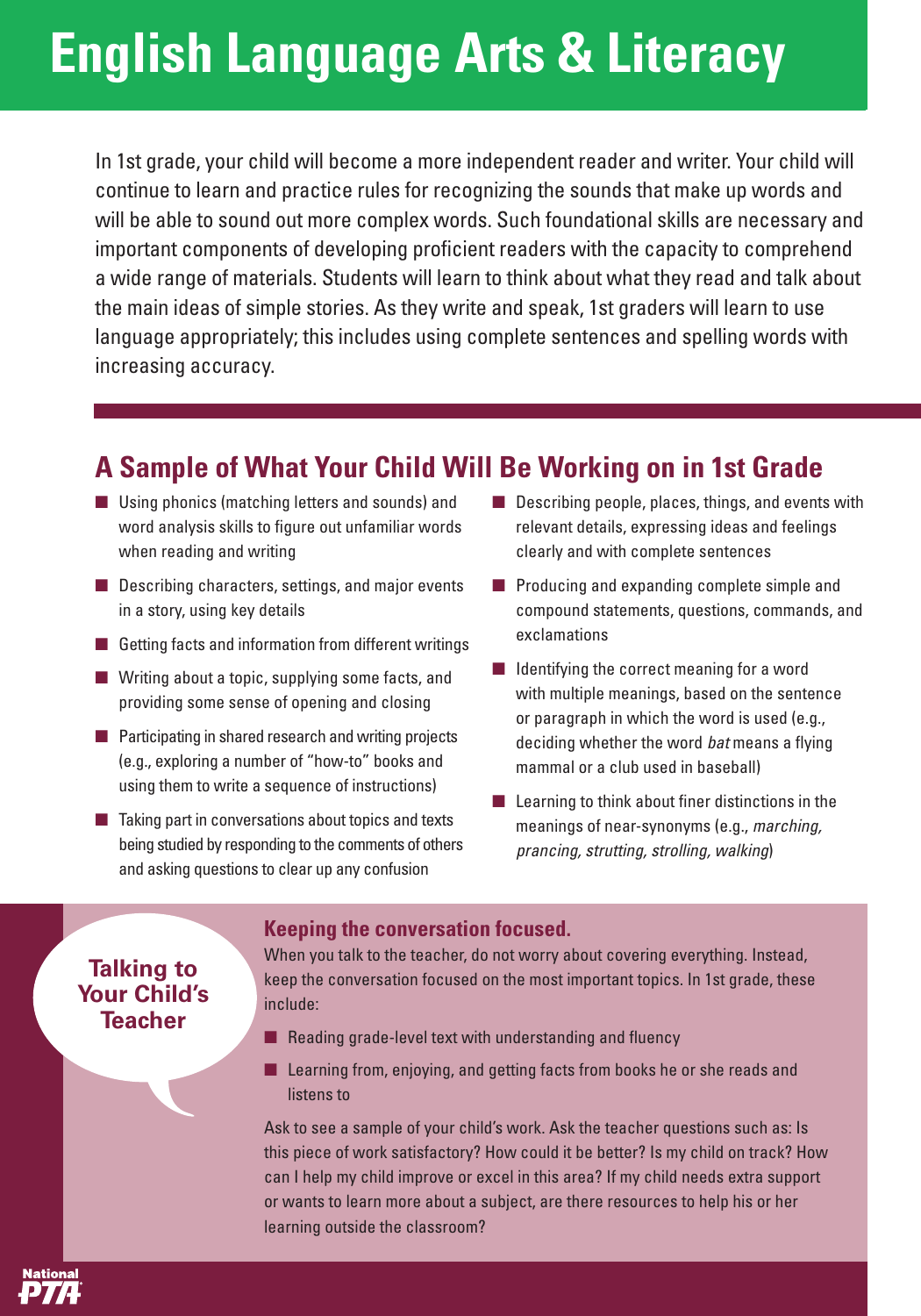## **Mathematics**

In 1st grade, your child will build on last year's work and gain important new skills. One of the most important outcomes for the year is to improve speed and accuracy adding with a sum of 20 or less and subtracting from a number 20 or less (e.g.,  $17 - 8$ ). Another important goal in 1st grade is adding with a sum of 100 or less; this will rely on understanding what the digits mean in a number such as 63 (namely, 63 is six tens and three ones). Working with multi-digit addition this year will set the stage for 2nd grade, when your child will be working with three-digit numbers and adding and subtracting with larger numbers.

### **A Sample of What Your Child Will Be Working on in 1st Grade**

- Solving addition and subtraction word problems in situations of adding to, taking from, putting together, taking apart, and comparing (e.g., a taking from situation would be: "Five apples were on the table. I ate some apples. Then there were three apples. How many apples did I eat?")
- Adding with a sum of 20 or less, and subtracting from a number 20 or less, for example by using strategies based around the number 10 (e.g., to solve  $13 - 4$ , one can start with 13, subtract 3 to reach 10, and then subtract 1 more to reach 9)
- Quickly and accurately adding with a sum of 10 or less, and quickly and accurately subtracting from a number 10 or less (e.g.,  $2 + 5$ ,  $7 - 5$ )
- Understanding what the digits mean in two-digit numbers (place value)
- Using understanding of place value to add and subtract (e.g.,  $38 + 5$ ,  $29 + 20$ ,  $64 + 27$ ,  $80 - 50$
- Measuring lengths of objects by using a shorter object as a unit of length
- Making composite shapes by joining shapes together, and dividing circles and rectangles into halves or fourths

### **Keeping the conversation focused.**

When you talk to the teacher, do not worry about covering everything. Instead, keep the conversation focused on the most important topics. In 1st grade, these include:

- Adding with a sum of 20 or less and subtracting from a number 20 or less (this will not be written work; ask the teacher for his or her observations of your child's progress in this area)
- Using understanding of place value to add and subtract
- Solving addition and subtraction word problems

Ask to see a sample of your child's work. Ask the teacher questions such as: Is this piece of work satisfactory? How could it be better? Is my child on track? How can I help my child improve or excel in this area? If my child needs extra support or wants to learn more about a subject, are there resources to help his or her learning outside the classroom?

### **Talking to Your Child's Teacher**